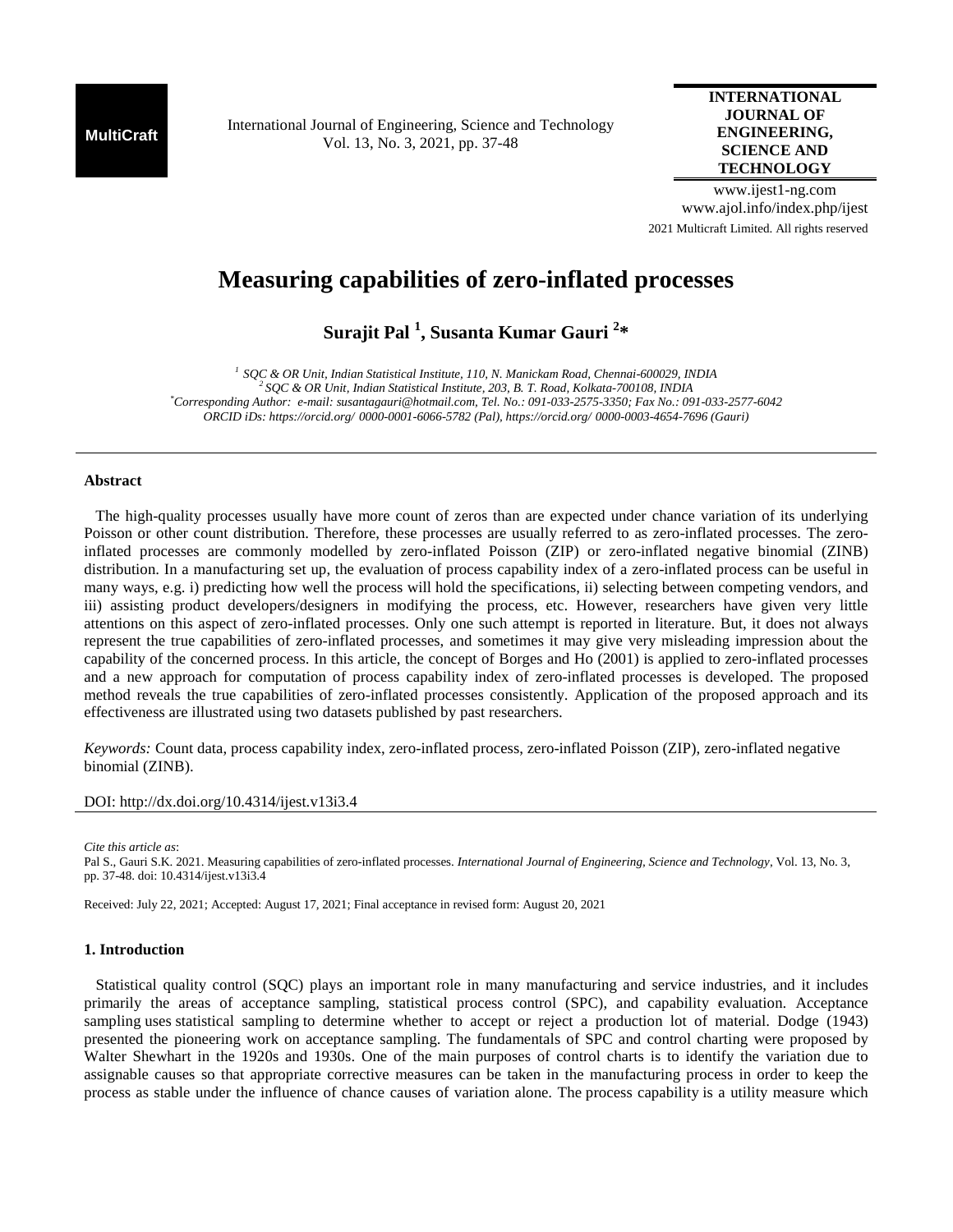indicates the total amount of variation in a stable process. The concept of  $C_p$ , the first process capability index, is introduced by Kane (1986). Process capability index provides single number assessment of the ability of the process to meet specification limits for the quality characteristics of interest. Subsequently, many other indices  $(C_{pk}, C_{pm}, C_{pmk}$  etc.) are developed to overcome the limitations of  $C_p$ . Over the years, there were many important advances in all the areas of SQC and these advancements are well documented in different books on SQC, e.g. Montgomery (2012) and Polhemus (2018).

 The quality revolution caused by an increasingly competitive global market since 1990s coupled with the rapid advancement of technologies and automation in today's world has led to tremendous improvement in the quality of manufactured products, where process performance is measured in terms of number of defectives per million units instead of percentage of defectives. In such processes, majority of the produced items are defect free and only a bare minimum number of items are observed as defective items containing single/multiple types of defects. One assumption is that these processes are so good that, in general, the produced items are defect-free but the process is subject to random shocks (Chang and Gan, 1999; Xie and Goh, 1993). The random shocks cause occurrences of some defects (or defectives) and the number of defects (or defectives) follows a Poisson (or binomial) distribution. Such high-quality processes usually have more count of zeros than are expected under chance variation of its underlying Poisson or other count distribution (Gupta et al., 1996; Sim and Lim, 2008). Therefore, these processes are usually referred to as zero-inflated processes (Lambert, 1992; Sim and Lim, 2008).

The traditional techniques of SQC, e.g.  $p$ -chart, c-chart and  $u$ -chart for process monitoring, published sampling plans for lot sentencing, available methodologies for process capability evaluation become no more applicable to the zero-inflated processes. This is because Poisson distribution or binomial distribution fails miserably to model sample count data obtained from zero-inflated processes where most of the items are defect free. Since 1990s researchers have taken substantial interests in zero inflated processes and attempted to develop appropriate techniques that can be applied effectively to zero inflated processes.

 The aspect of process control and monitoring of zero inflated processes has drawn maximum attention of the researchers. Xie and Goh (1993), Xie et al. (2001) and Sim and Lim (2008) advocated to fit a zero-inflated Poisson (ZIP) model to account for the excess number of zeros and then to determine the control limits of the control charts using the parameter value estimated from the fitted model. Chang and Gan (1999) developed control charts based on zero-inflated Geometric (ZIG) distribution. Sim and Lim (2008) constructed control chats using the parameter values estimated from the fitted zeroinflated binomial (ZIB) model to the observed count data. Alevizakos and Koukouvinos (2020) proposed double exponentially weighted moving average (DEWMA) control chart for monitoring of zero-inflated binomial processes. Rakitzis et al (2016) have proposed CUSUM control charts for monitoring ZIB processes. Mahmood and Xie (2019) have reviewed in details the past and current trends for the models and monitoring of zero-inflated processes. Considerable researches are also carried out, in the recent past, on determination of appropriate acceptance sampling plans under different zero inflated count distributions (Loganathan and Shalini, 2014; Rao and Aslam, 2017).

 However, the problem of assessment of capabilities of zero inflated processes has taken very little attention of the researchers. Traditionally, capabilities of processes are assessed in terms of different indices, e.g.  $C_p$ ,  $C_{pk}$ ,  $C_{pm}$ , and  $C_{pmk}$ (Chen at al., 2017; Kane, 1986; Kotz and Johnson, 2002). Historically, these indices are developed for a product characteristic which can be described as a continuous variable that follows normal distribution. The generalization of these indices for continuous non-normal quality characteristics are suggested by Clements (1989), Pearn and Chen (1995) and many others. But, in reality, there exists many quality characteristics which are neither continuous variable, nor do they follow normal distribution. These data (e.g. defect, error etc.) are typically obtained by counting and known as attribute (count) data, which usually follow Poisson or binomial distribution. Therefore, standard formulas cannot be used for computation of capability indices of a process involving such characteristics. To alleviate the problem, some generalized indices, e.g.  $C_f$  index (Yeh and Bhattacharya, 1998), C-index (Borges and Ho, 2001),  $C_{pc}$  index Perakis and Xekalaki, 2005) and  $C_{py}$  index (Maiti et al., 2010) are proposed in literature. These indices are applicable to any process regardless of whether the quality characteristic is discrete or continuous and its underlying probability distribution. The attribute characteristics are usually smaller-the-better (STB) type and having only upper specification limit. Thus, the appropriate generalized indices for these characteristics are  $C_{fu}$ ,  $C_{u}$ ,  $C_{pcu}$  and  $C_{pyu}$ . Pal and Gauri (2020<sup>a</sup>, 2020<sup>b</sup>) have compared the relative accuracies of these one-sided generalized indices for binomial as well as Poisson processes.

 In a manufacturing set up, the evaluation of process capability index of a zero-inflated process can be useful in many ways, e.g. i) predicting how well the process will hold the specifications, ii) selecting between competing vendors, and iii) assisting product developers/designers in modifying the process, etc. So, process capability analysis of zero-inflated process has an important role in the context of quality control. However, researchers have given very little attentions on this aspect of zeroinflated processes. To the best of our knowledge, only Patil and Shirke (2012) have attempted to measure capability of a zero-inflated process. They have incorporated the inflation of zero  $(\pi)$  parameter into  $C_{pcu}$  index, proposed by Perakis and Xekalaki (2005), and denoted the new index as  $C_{pcu}^2$ . However, it fails to represent the true capabilities of zero-inflated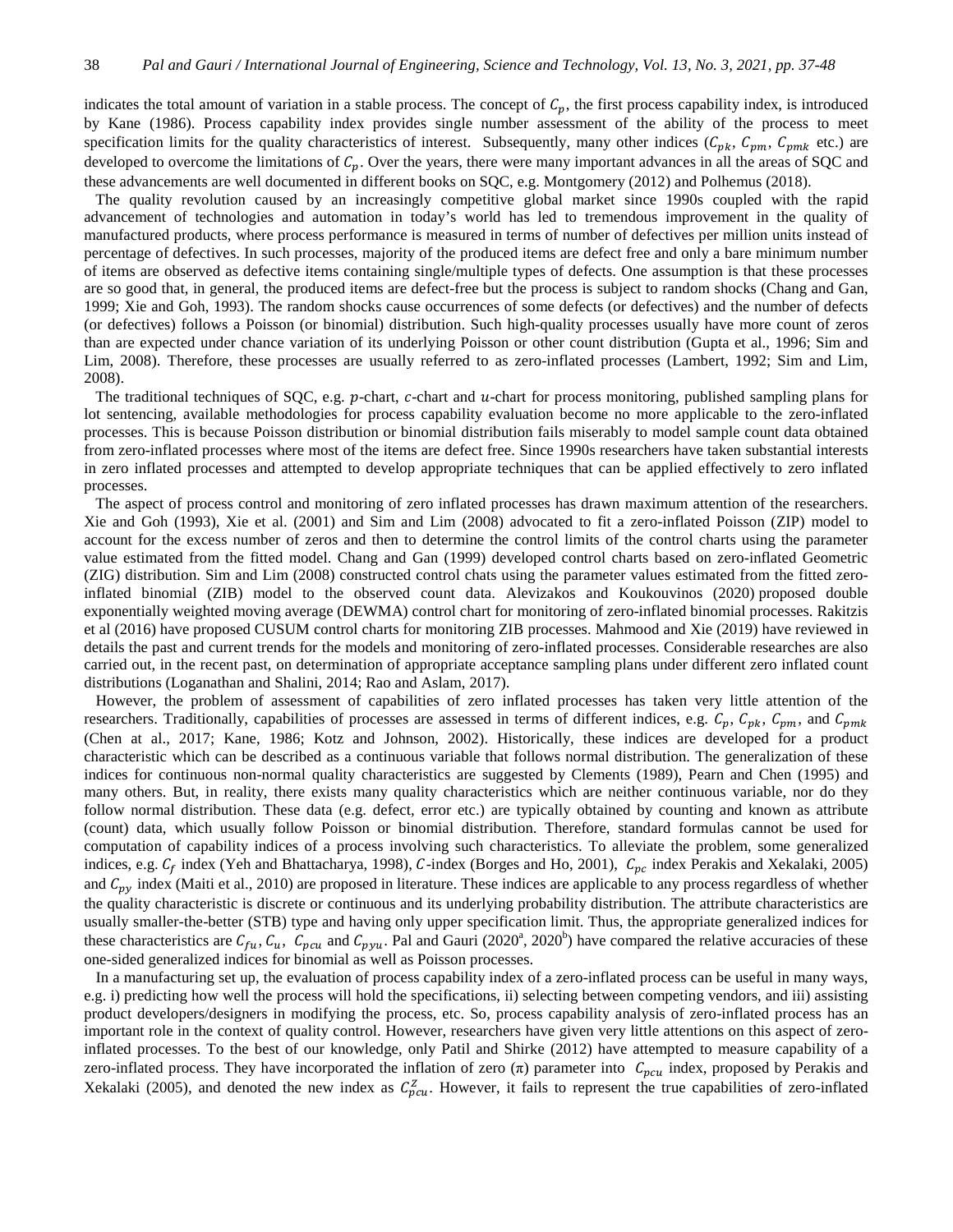processes consistently. Particularly, for small value of  $\pi$  (say  $\leq$  0.2), the value of  $C_{pcu}^Z$  index becomes unusually high, which gives a wrong impression about the capability of the concerned process.

 In this article, the concept of Borges and Ho (2001) is applied to zero-inflated processes and a new approach for computation of process capability index for zero-inflated processes is developed, which reveals the true capabilities of zeroinflated processes consistently. In section 2, we discuss about the two most commonly used models (ZIP and ZINB distributions) for modelling of zero-inflated count data. In section 3, the procedures for estimating parameters of these distributions and selection of the most appropriate distribution for describing the concerned zero-inflated count data are discussed. The proposed approach for assessment of capability of a zero-inflated process is discussed in section 4. Analysis of two datasets published by past researchers and the related results are presented in section 5 for illustrations of the proposed approach and its effectiveness. Section 6 concludes the paper.

## **2. Modelling Zero-inflated Count Data**

A sample of size  $n$  collected from a zero-inflated process always contains more count of zeros than are expected under chance variation of its underlying standard distribution. This extra zeros cause overdispersion (i.e. variance be larger than the mean) and thus, modifications in the underlying standard distributions are needed to avoid the incorrect estimation of the model parameters and standard errors. Zero inflated Poisson (ZIP) model is usually used in modelling zero-inflated count data where the overdispersion is solely caused by the extra zeros. Test procedures for checking zero-inflation are available in Zhao et al. (2009) and Kumar and Ramachandran (2020). Yang et al. (2011) have proposed a method for outlier identification and robust parameter estimation in a zero-inflated Poisson process. For count data where the overdispersion is caused by excess zeros and also by unobserved heterogeneity, the most commonly recommended model is zero inflated negative binomial (ZINB). This is because it employs additional parameter that models additional variability (Chaney et al., 2013; Martin and Hall, 2017). Some other models that are used for such overdispersed count data are zero inflated double Poisson (ZIDP) model (Phang and Loh, 2013) and zero inflated generalized Poisson (ZIGP) (Wagh and Kamalja, 2018). Workie and Azene (2021) have proposed Bayesian zero-inflated regression model. Fávero et al. have proposed zero-inflated generalized linear mixed models. All these models are developed by assuming that the outcome variable contains a mixture of a point mass at zero and a count distribution. However, the most popular zero inflated models used by many researchers are ZIP and ZINB models. So, here only these two models are considered for modelling zero-inflated processes.

#### *2.1 Zero-inflated Poisson (ZIP) model*

 Let us assume that only one type of random shock occurs in the zero-inflated process and the probability of occurrence of that random shock is Ω (where,  $1 < Ω < 1$ ). If Y is an independent random variable having a zero-inflated Poisson distribution, the zeros are assumed to occur in two ways corresponding to two distinct underlying states. The first state (random shock) occurs with probability  $\Omega$  and when it occurs, the counts of defects, i.e. nonconformities in samples follow a Poisson distribution with parameter  $\lambda$  (where ,  $\lambda > 0$ ), and the other state occurs with probability 1- Ω. The zeros from the Poisson distribution are called sampling zeros and zeros from the second state are called structural zeros. The probability mass function (pmf) for ZIP model is given by

$$
f(y; \Omega, \lambda) = \begin{cases} (1 - \Omega) + \Omega e^{-\lambda} & \text{for } y = 0\\ \Omega \frac{\lambda^y e^{-\lambda}}{y!} & \text{for } y = 1, 2, 3, ... \end{cases}
$$
 (1)

Here, mean and variance of the underlying Poisson distribution is *λ,* and the mean and variance of the ZIP distribution are  $E(Y) = \Omega \lambda$  and  $Var(Y) = \Omega \lambda [1 + (1 - \Omega) \lambda]$  respectively.

#### *2.2. Zero-inflated negative binomial (ZINB) model*

 For count data where the overdispersion is caused by excess zeros as well as unobserved heterogeneity, the most commonly recommended model is ZINB (Chaney et al., 2013). This is because it employs additional parameter that models additional variability. Suppose, the probability of occurrence of a random shock is  $\Omega$  and when a random shock occurs, the counts of nonconformities follow a negative binomial (NB) distribution with parameters *k* and λ, where *k* (> 0) is the dispersion parameter and  $\lambda$  is the mean of NB distribution. Then the probability mass function (pmf) for ZINB model is given by

$$
f(y; \Omega, k, \lambda) = \begin{cases} (1 - \Omega) + \Omega \left(\frac{k}{k + \lambda}\right)^k & \text{for } y = 0\\ \Omega \times \frac{\Gamma(y + k)}{y! \Gamma(k)} \left(\frac{\lambda}{k + \lambda}\right)^y \left(\frac{k}{k + \lambda}\right)^k & \text{for } y = 1, 2, 3, ... \end{cases}
$$
(2)

Here, the mean and variance of the underlying negative binomial distribution are  $\lambda$  and  $\lambda \left(1 + \frac{\lambda}{k}\right)$  respectively. On the other hand, the mean and variance of the ZINB variable are  $E(Y) = \Omega \lambda$  and  $Var(Y) = \Omega \lambda + (1 - \Omega + \frac{1}{k})$  $\frac{1}{k}$  $\lambda^2$  respectively.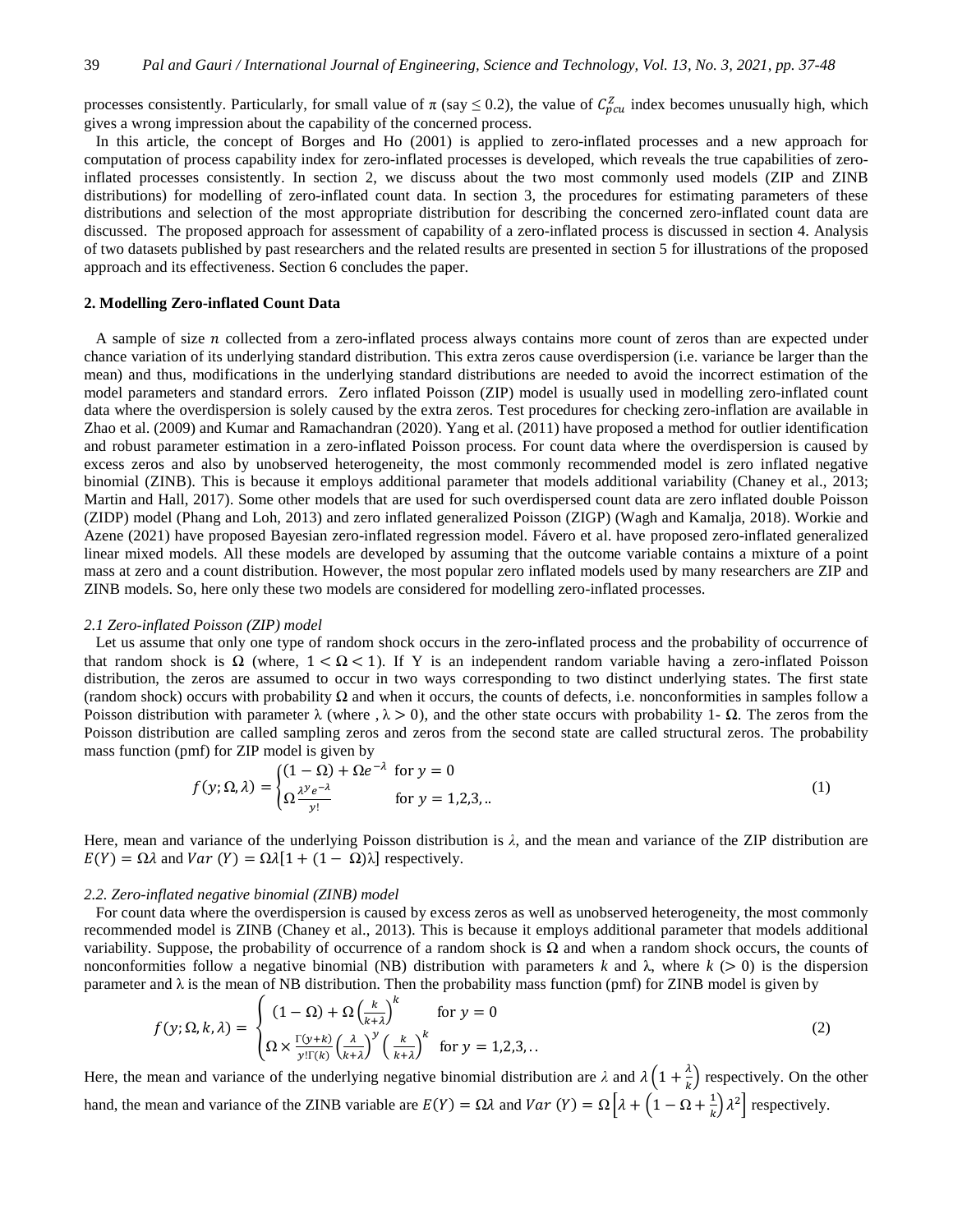#### **3. Estimating Parameters of ZIP and ZINB Distributions**

Let us assume that  $n$  units of products are randomly collected from a manufacturing process and numbers of nonconformities present in each of the sample units are observed. Suppose, number of units each having *'i'* number of nonconformities, i.e. frequency of *'i'*  $(i = 0,1,2,3,...,m)$  number of defects (or nonconformities) in the collected sample units is denoted as  $n_i$ . Therefore,  $\sum_{i=0}^{m} n_i = n$ . The total number of nonconformities in *n* sample units can be computed as D =  $\sum_{i=0}^m i \times n_i$ .

#### *3.1 Estimation of parameters of ZIP distribution*

In the ZIP model,  $\Omega$  is the probability of occurrence of a random shock and  $\lambda$  is the average number of nonconformities in a sample, when the shock occurs. The parameters  $\Omega$  and  $\lambda$  can be easily estimated from the observed dataset by the method of maximum likelihood (Xie and Goh, 1993). The log-likelihood function of  $Ω$  and  $λ$  for the observed dataset can be written as

$$
\ln L(\Omega, \lambda) = n_0 \ln \left[ (1 - \Omega) + \Omega e^{-\lambda} \right] + \sum_{i=1}^{m} n_i \ln \left( \Omega \frac{e^{-\lambda} \lambda^i}{i!} \right) \tag{3}
$$

The partial derivatives of the log-likelihood function with respect to  $\Omega$  and  $\lambda$  result in the following two likelihood equations:

$$
\frac{n_0(-1+e^{-\lambda})}{(1-\Omega)+\Omega e^{-\lambda}} + \frac{n-n_0}{\Omega} = 0
$$
\n
$$
(4)
$$
\n
$$
\frac{-n_0\Omega e^{-\lambda}}{1-\Omega} + \frac{p}{\Omega} - (n-n_0) = 0
$$
\n
$$
(5)
$$

$$
\frac{-n_0x}{(1-\Omega)+\Omega e^{-\lambda}} + \frac{\nu}{\lambda} - (n-n_0) = 0
$$
\n(5)

\n(1-0.1) Let  $\Omega$  be the following equation, the two likelihood equations, we will

The maximum likelihood estimates (MLEs) of  $\Omega$  and  $\lambda$  can be determined by solving the two likelihood equations, which are complicated. Therefore, these likelihood equations need to be solved numerically. It is observed that the optimal values of  $\Omega$  and  $\lambda$  can easily be determined by performing enumerative search using the 'Solver' tool of Microsoft Excel. Using the 'Solver' tool, the effects of all the possible values of  $\Omega$  and  $\lambda$  (subject to the constraints due to the two likelihood equations) on the log-likelihood function can be examined and then, the values of  $\Omega$  and  $\lambda$  that maximizes the log-likelihood function can be determined. These values of  $\Omega$  and  $\lambda$  will be the MLEs of  $\Omega$  and  $\lambda$  respectively.

Once the MLEs of Ω and λ are obtained, the expected proportions of units having *'i'* (*i* = 0,1,2,3,...,*m*) number of nonconformities and expected frequency of *'i'*  $(i = 0,1,2,3,...,m)$  number of nonconformities in a sample of size *n* units can easily be determined. It is important to carry out the Chi-square goodness-of-fit test for checking the adequacy of the fitted model. If it passes the goodness-of-fit test, it can be assumed that the fitted ZIP model is appropriate for representing the distribution of nonconformities in the produced items.

#### *3.2 Estimation of parameters of ZINB distribution*

The parameters  $(\Omega, \lambda \text{ and } k)$  of the ZINB distribution can be estimated from the observed dataset by applying maximum likelihood method. The log-likelihood function of  $\Omega$ , λ and k for the observed dataset can be written as under:

$$
\ln L(\Omega, k, \lambda) = n_0 \times \ln \left\{ (1 - \Omega) + \Omega \left( \frac{k}{k + \lambda} \right)^k \right\} +
$$
  

$$
\sum_{i=1}^m n_i [\ln(\Omega) + \ln{\Gamma(y_i + k)} - \ln(y!) - \ln{\Gamma(k)}] + k \ln(k) + y_i \ln(\lambda) - (y_i + k)\ln(\lambda + k)]
$$
 (6)

An iterative optimization procedure is required to determine the values of  $\Omega$ ,  $\lambda$  and  $k$  that maximize the log-likelihood function. These values are the MLEs of the three unknown parameters of the ZINB distribution. It is observed that the optimal values of Ω,  $\lambda$  and k can be determined by performing enumerative search using the "Solver" tool of Microsoft Excel. Taking into account the applicable constraints, the ''Solver'' tool can examine the effects of all the possible values of  $\Omega$ , λ and k on the log-likelihood function and thus, it can easily find out the values of  $\Omega$ , λ and k that maximize the loglikelihood function. In this case, the appropriate constraint is that the mean of the fitted ZINB distribution is equal to the sample mean.

Once the MLEs of Ω, λ and k are obtained, the expected proportions of units having *'i'* ( $i = 0,1,2,3,...,m$ ) number of nonconformities and expected frequency of *'i'*  $(i = 0,1,2,3,...,m)$  number of nonconformities in a sample of size *n* units can easily be determined. Then, Chi-square goodness-of-fit test should be carried out for checking the adequacy of the fitted model.

#### *3.3 Selection of the most appropriate model*

 To a given dataset, both ZIP and ZINB distributions can be fitted, and both the fitted distributions may pass Chi-square goodness-of-fit test. However, one should use the most appropriate models for the purpose of statistical process control. For identification of the most appropriate model for a zero-inflated process generally the following two information criterion are used: i) Akaike Information Criterion (AIC) and ii) Bayesian Information Criterion (BIC). The AIC and BIC are formally defined as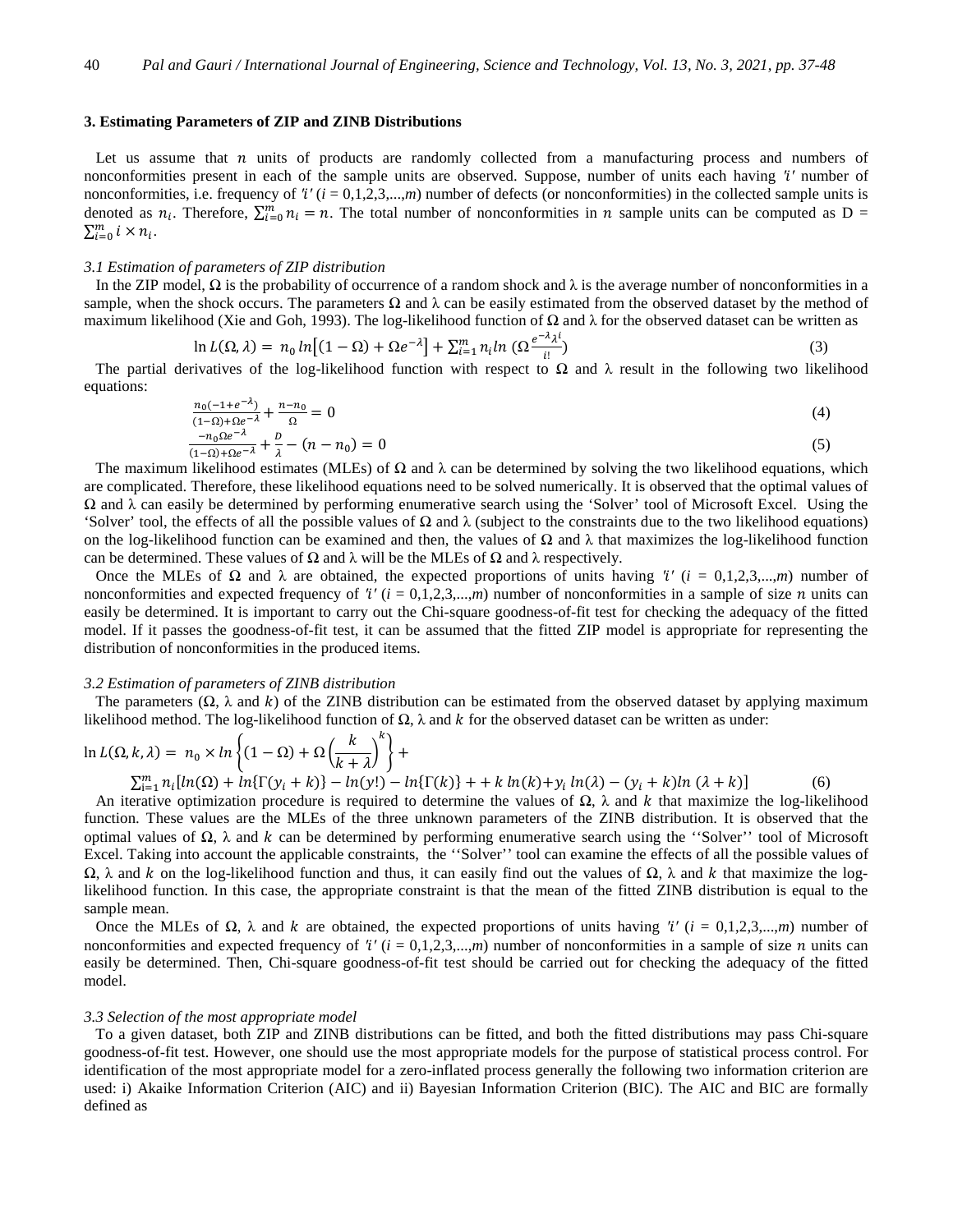$$
AIC = 2K - 2 \times \ln(L) \tag{7}
$$
  

$$
BIC = K \ln(n) - 2 \times \ln(L) \tag{8}
$$

where *K* is the number of estimated parameters in the model,  $\ln(L)$  is the log-likelihood function for the model, and *n* is the sample size. A smaller value of AIC (or BIC) implies that the existing discrepancy between the fitted model and the data is less, and thus the fitted model that results in the minimum value of AIC (or BIC) can be considered as the most appropriate one.

 It is important to note that AIC (or BIC) value reveals the relative goodness of two or more fitted models. But it does not say anything about the adequacy of the fitted model. Therefore, the primary criterion for considering a fitted model as the candidate model for the comparison is that it must pass the Chi-square goodness-of-fit.

#### **4. Proposed Approach for Assessment of Capabilities of Zero-inflated Processes**

 The standard formulas for process capability indices are developed for normal processes, which are symmetric about the mean. However, count data (known as attribute data) are discrete and its distributions (usually Poisson or binomial) are not symmetric about the mean. Similarly, ZIP and ZINB distributions also are not symmetric about the mean. Therefore, standard formulas cannot be used for computation of capability indices of these processes that involve attribute quality characteristics. To alleviate the problem of evaluation of capability index of Poisson or binomial process, some generalized indices, e.g.  $C_f$ index (Yeh and Bhattacharya, 1998; C-index (Borges and Ho, 2001),  $C_{pc}$  index (Perakis and Xekalaki, 2005) and  $C_{py}$  index (Maiti et al., 2010) are proposed in literature. The attribute characteristics are usually smaller-the-better (STB) type having only upper specification limit (USL), and thus, the appropriate generalized indices for one-sided specification of these characteristics are  $C_{fu}$ ,  $C_u$ ,  $C_{pcu}$  and  $C_{pyu}$ . Pal and Gauri (2020<sup>a</sup>, 2020<sup>b</sup>) have compared the relative accuracies of these onesided generalized indices for binomial as well as Poisson processes. They have found that  $C_u$  index (Borges and Ho, 2001) gives the most accurate estimate of the process capability for the binomial as well as Poisson processes.

The  $C_u$  index (Borges and Ho, 2001) has one-to-one correspondence (mapping) between the proportion of nonconformance and Z-value of the standard normal distribution. In this method, the expected proportion of nonconformance of a characteristic above USL is mapped to the Z-score in the right side of standard normal distribution, and 1/3rd of this Z-score is considered as the measure of the process capability with respect to USL and it is denoted as  $C_u$ . It is proposed to use the same procedure for evaluation of capabilities of zero-inflated processes. The  $C_u$  index can be evaluated from a zero-inflated process using the following procedures:

- 1) Collect a sample of *n* units from the concerned zero-inflated process and observe the numbers of nonconformities present in each of the sample items. Let the random variable Y represents number of nonconformities presents in an item.
- 2) Fit appropriate zero-inflated distribution to the observed count data. The procedure for fitting of the two most commonly used zero-inflated models and subsequent selection of the most appropriate zero-inflated model is described in section 3.
- 3) Estimate the expected proportion of nonconforming items with respect to USL ( $PNU_{USL}$ ) in the concerned zero inflated process. Let  $c_{I, SI}$  be the USL specified by the manufacturer on the number of nonconformities in a unit. A unit will be considered nonconforming if the number of nonconformities in it is more than  $c_{USL}$ . Then PNU<sub>USL</sub> can be estimated as follows:
	- For ZIP process, the  $PNU_{USL}$  can be estimated as

$$
\overline{PNU}_{USL} = P(Y > c_{USL}) = 1 - P(Y \le c_{USL})
$$
\n
$$
= 1 - \left[ (1 - \widehat{\Omega}) + \widehat{\Omega}e^{-\widehat{\lambda}} + \sum_{y=1}^{c_{USL}} \widehat{\Omega} \frac{\widehat{\lambda}^y e^{-\widehat{\lambda}}}{y!} \right]
$$
\n
$$
= \left[ \widehat{\Omega} (1 - e^{-\widehat{\lambda}}) - \sum_{y=1}^{c_{USL}} \widehat{\Omega} \frac{\widehat{\lambda}^y e^{-\widehat{\lambda}}}{y!} \right]
$$
\n(9)

• For ZINB process, the *PNU* can be estimated as  $\widehat{PNU}_{USL} = P(Y > c_{USL}) = 1 - P(Y \leq c_{USL})$ 

$$
=1-\left[\left(1-\widehat{\Omega}\right)+\widehat{\Omega}\left(\frac{\widehat{k}}{\widehat{k}+\widehat{\lambda}}\right)^{\widehat{k}}+\sum_{y=1}^{c_{USL}}\widehat{\Omega}\times\frac{\Gamma(y+\widehat{k})}{y!\Gamma(\widehat{k})}\left(\frac{\widehat{\lambda}}{\widehat{k}+\widehat{\lambda}}\right)^{y}\left(\frac{\widehat{k}}{\widehat{k}+\widehat{\lambda}}\right)^{\widehat{k}}\right]
$$
(10)

4) Determine the Z-value in the right side of the standard normal distribution that results in probability area equal to  $\overline{PNU}_{USL}$ value. In other words, map the computed  $\overline{PNU}_{USL}$ value to the Z-score in the right side of standard normal distribution. Let  $Z_U$  is the value of Z that results in probability area  $\overline{PNU}_{USL}$  above it. The  $Z_U$  value can be obtained by using inverse cumulative probability of the standard normal distribution function as follows: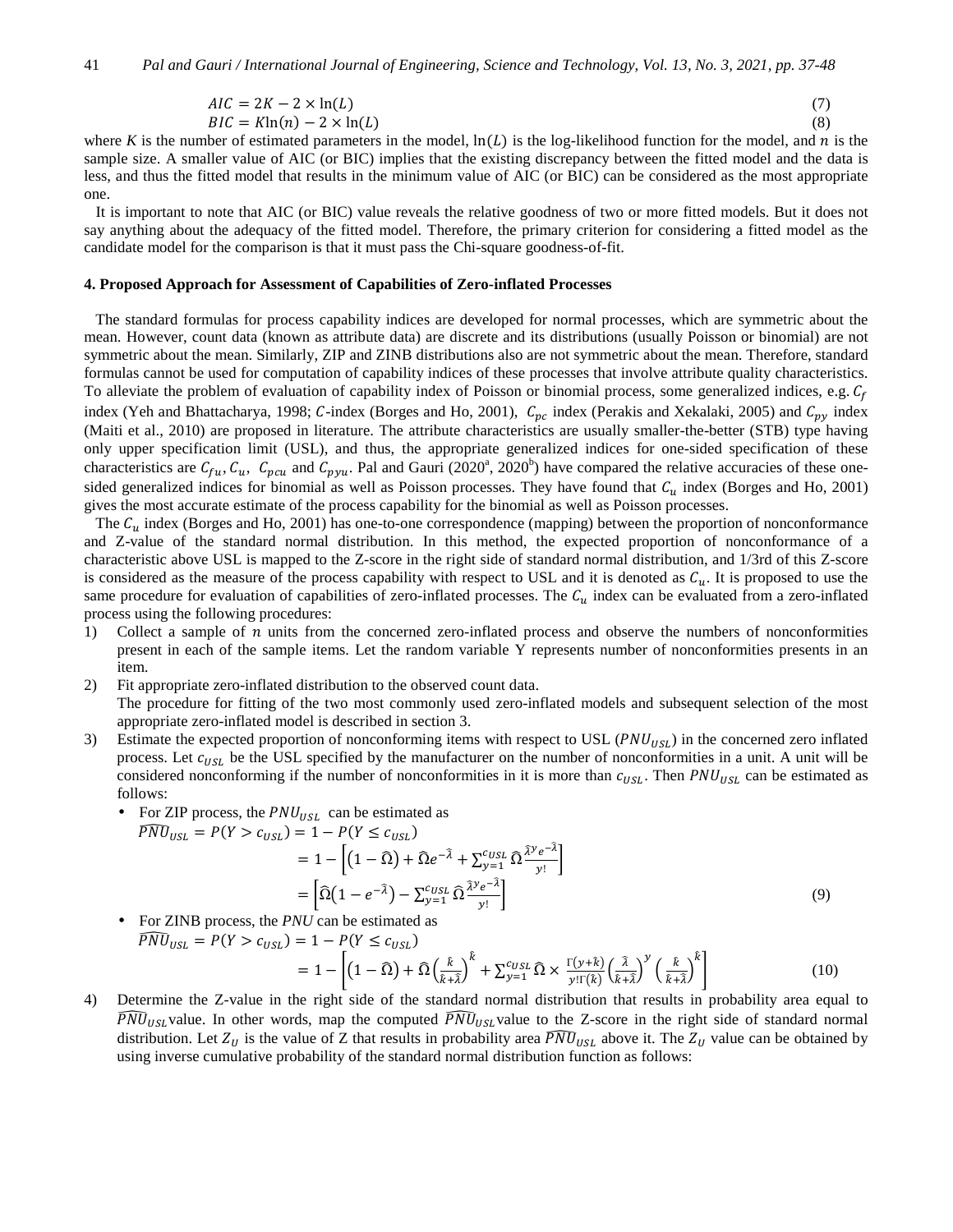$$
Z_{U} = \begin{cases} 0 & P\overline{NU}_{USL} \ge 0.5\\ \Phi^{-1}(1 - \overline{PNU}_{USL}) & 0.0 < \overline{PNU}_{USL} < 0.5\\ 4 & \overline{PNU}_{USL} = 0 \end{cases}
$$
(11)

where, Φ(⋅) denotes the standard normal cumulative distribution function.

5) Finally, obtain the estimate of the process capability index  $(\hat{C}_u)$  of the concerned zero-inflated process as follows:

 $\hat{C}$  $\mathbf{r}_u = (1/3) \times \mathbf{Z}_U$  (12) If the value of index  $\mathcal{C}_u$  is greater than 1, then the capability of the concerned zero-inflated process can be considered good. In this case, the process is capable of producing more than 99.865% conforming items, i.e. more than 99.865% of produced items will have nonconformities less than equal to  $c_{USL}$  (the specified USL).

It is important to mention that if the value of  $\overline{PND}_{USL}$  is more than or equal to 0.5, then  $Z_U$  (and hence  $\hat{C}_u$ ) is considered as zero. When  $\widehat{PNU}_{USL}$  is more than 0.5, it means that more than 50% of produced items are nonconforming, i.e. more than 50% of produced items will have nonconformities more than  $c_{USL}$  (the specified USL). Thus, it is considered that the corresponding manufacturing process is not capable at all.

#### *4.1 Estimation of confidence interval of*

Since  $\mathcal{C}_u$  is a point estimate obtained from sample data, it is necessary to construct confidence interval (CI) of the capability index  $C_u$  for inference purpose, especially when the sample size is relatively small. However, construction of CI using the sampling distribution of the estimated  $\hat{C}_u$  is found to be quite difficult. Hence, we use Nagata and Nagahata (1994) proposed generalized approximation formula for construction of two-sided CI of  $C_u$ . According to Nagata and Nagahata (1994),

$$
(1 - \alpha)\% \text{ two-sided CI of } C_u = \left(\hat{C}_u - Z_{1-\frac{\alpha}{2}}\sqrt{\frac{1}{9n} + \frac{C_u^2}{2(n-1)}}, \ \hat{C}_u + Z_{1-\frac{\alpha}{2}}\sqrt{\frac{1}{9n} + \frac{C_u^2}{2(n-1)}}\right) \tag{13}
$$

where,  $\alpha$  is the level of significance and  $(1-\alpha)$  is the confidence coefficient.

# **5. Analysis and Results**

 For the purpose of illustrations of computations of process capability indices using the proposed approach and assessing its effectiveness, two datasets published by past researchers are analyzed here as two case studies.

#### *5.1 Case study 1*

The yield, performance and reliability of semiconductor devices become more and more sensitive to particulate contamination as the chip density increases and semiconductor devices shrink in size. Therefore, monitoring of particles (particularly, which are bigger than a setting value) in the air of semiconductor manufacturing facilities is an important issue. The particles in the air can be measured and classified into discrete size using a laser particle counter.

With the aim to establish a control chart for monitoring of particles in a clean room of a semiconductor manufacturing facility, Tian et al. (2019) counted the particles greater than a setting value using a Lasair II-100 particle counter and collected 250 measurements on particle counts, which contain only 90 non-zero particle counts. This implies that these are zero-inflated count data. Therefore, it is decided to analyze the same data for evaluation of process capabilities using the proposed method and Patil and Shirke's (2012) approach. The full data set is available in Tian et al. (2019). The frequency distribution of different counts in Tian et al. (2019) observed data is shown in Table 1.

| Particle<br>counts    |       |       |       |       |               |       |
|-----------------------|-------|-------|-------|-------|---------------|-------|
| Observed<br>frequency | 160   | 49    | 27    | 11    | $\mathcal{D}$ |       |
| Sample<br>proportion  | 0.640 | 0.196 | 0.108 | 0.044 | 0.008         | 0.004 |

**Table 1.** Frequency distribution of different counts of particles

The purpose of Tian et al.'s (2019) data collection was to establish appropriate control chart for monitoring the particles in a clean room of the semiconductor manufacturing facility and so they did not require taking into account the USL for the number of particles that can be tolerated in a sample unit. However, the USL must be known for computation of process capability index. So it is decided to assume that the USL for the number of particle is 5.

Now ZIP(Ω, λ) as well as ZINB(Ω, k, λ) distributions are fitted separately to these zero-inflated count data. Also the optimum log-likelihood value, AIC value and BIC value are observed for each case. These values are presented in Table 2.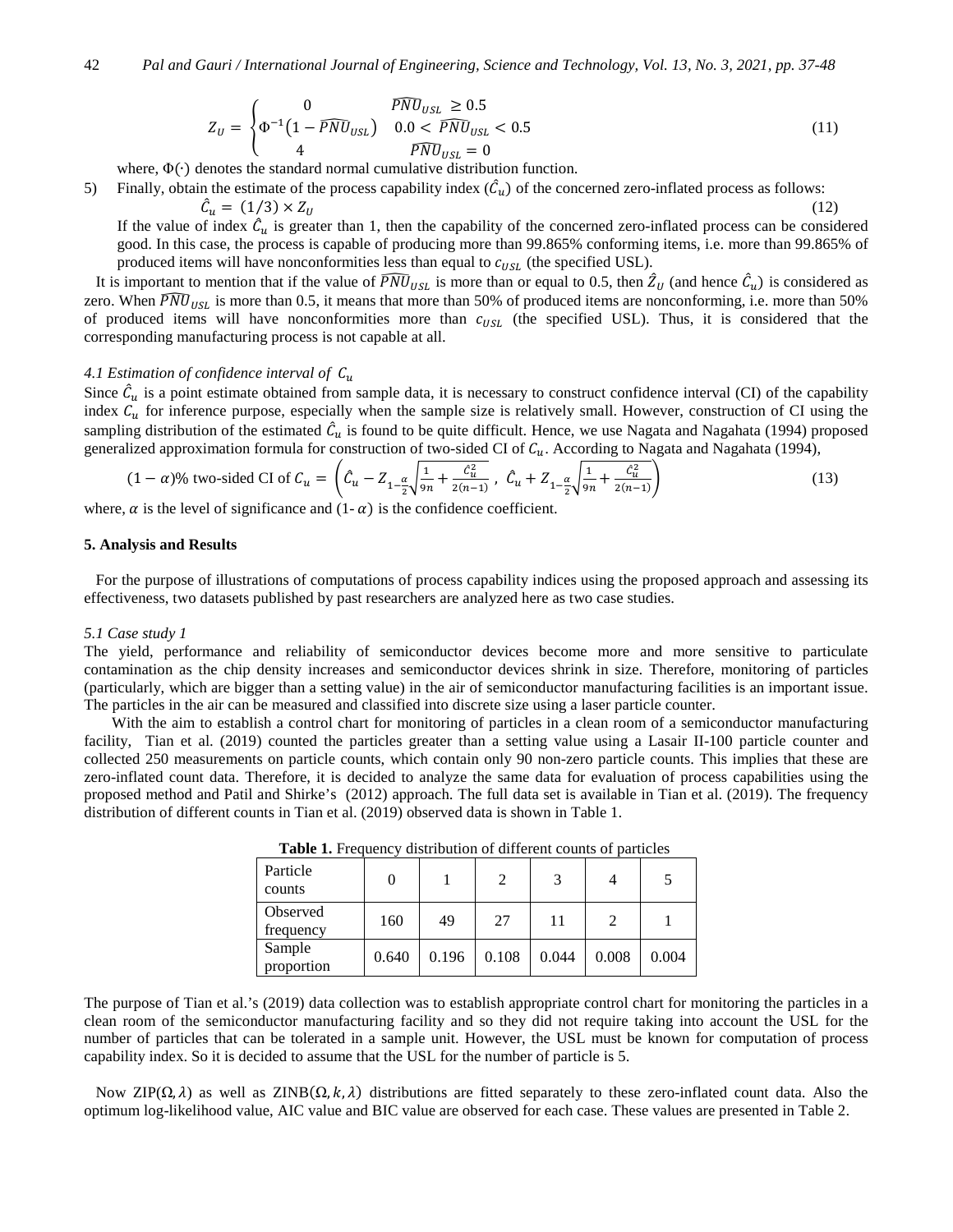| Elements                     | $ZIP(\Omega, \lambda)$ distribution | ZINB( $\Omega$ , k, $\lambda$ ) distribution |
|------------------------------|-------------------------------------|----------------------------------------------|
|                              | $\hat{\Omega} = 0.53699$            | $\hat{\Omega} = 0.88743$                     |
| MLEs of the parameters       | $\hat{\lambda} = 1.10990$           | $\hat{\lambda} = 0.67894$                    |
|                              |                                     | $\hat{k} = 1.0$                              |
| Optimum log-likelihood value | $-261.289$                          | $-263.408$                                   |
| AIC value                    | 526.578                             | 532.815                                      |
| <b>BIC</b> value             | 533.621                             | 543.380                                      |

**Table 2.** MLEs and values of model selection criterion for ZIP and ZINB distributions

 It may be noted that AIC (or BIC) value reveals the relative goodness of two or more fitted models. But it does not say anything about the adequacy of the fitted model. Therefore, it is important to carry out the Chi-square goodness-of-fit for both the fitted distributions. The results of the Chi-square goodness-of-fit tests for the two fitted distributions are presented in Table 3.

**Table 3.** Chi-square goodness-of-fit tests for the fitted ZIP and ZINB distributions

|                               |                |                      | Based on fitted ZIP | Based on fitted ZINB |           |  |
|-------------------------------|----------------|----------------------|---------------------|----------------------|-----------|--|
| Particle                      | Observed       | distribution         |                     | distribution         |           |  |
| counts                        | frequency      | Expected             | Expected            | Expected             | Expected  |  |
|                               |                | proportion           | frequency           | proportion           | frequency |  |
| $\Omega$                      | 160            | 0.6400               | 160.00              | 0.64113              | 160.28    |  |
|                               | 49             | 0.1964               | 49.11               | 0.21374              | 53.44     |  |
| $\overline{2}$                | 27             | 0.1090               | 27.25               | 0.08644              | 21.61     |  |
| 3                             | 11             | 0.0403               | 10.08               | 0.03495              | 8.74      |  |
| 4                             | $\mathfrak{D}$ | 0.0112               | 2.80                | 0.01414              | 3.53      |  |
| 5 and above                   |                | 0.0031               | 0.76                | 0.00960              | 2.40      |  |
| Computed $\chi^2_{\nu}$ value |                | $\chi^2_{3} = 0.391$ |                     | $\chi^2_2 = 3.781$   |           |  |
| Significance level $(p)$      |                | $= 0.942$<br>n       |                     | $p = 0.151$          |           |  |

 It can be observed from Table 3 that in both cases the computed Chi-square value is not statistically significant at 5% level. This implies that both the fitted models may be considered adequate to describe the particle counts data. However, the computed AIC as well as BIC values (see Table 2) are observed lower for the fitted ZIP distribution than the fitted ZINB distribution. Thus the ZIP model is selected for describing the particle count data, and subsequent analysis.

#### *Computation of process capability index*

The expected proportion of nonconforming items with respect to USL (i.e. *PNU*) is estimated using the fitted ZIP distribution as

$$
\widehat{PNU} = 1 - \left[ (1 - 0.53699) + 0.53699 \times \exp(-1.1099) + \sum_{y=1}^{5} 0.53699 \times \frac{\exp(-1.1099) \times 1.1099^y}{y!} \right]
$$
  
= 0.00054

So the mapped Z-score in standard normal distribution is found as  $Z_U = \Phi^{-1}(1 - 0.00054) = 3.267$ . Thus, the process capability index,  $C_u$  is estimated as  $\hat{C}_u = (1/3) \times 3.267 = 1.089$ , and using Nagata and Nagahata's (1994) generalized approximation formula, the 95% CI of  $C_u$  is obtained as [0.9847, 1.1931].

It is of interest to estimate Patil and Shirke (2012) proposed  $C_{pcu}^Z$  index from the same dataset (2019) and compare the same with the estimated  $\hat{C}_u$  value. The  $\hat{C}_{pcu}^Z$  index is a modified version of Perakis and Xekalaki (2005) proposed  $C_{pcu}$  index and it is defined as follows:

$$
C_{PCU}^Z = \frac{1 - p_0}{\pi (1 - p)}\tag{15}
$$

where  $p_0$  is the desired proportion of conforming units with respect to *USL*,  $p$  is the actual proportion of conforming units with respect to *USL*, and  $\pi$  (0< $\pi$ <1) is the amount of inflation of zeroes in the count data. The recommend value for  $p_0$  is 0.9973 (Perakis and Xekalaki, 2005), and here,  $\hat{\pi} = \hat{\Omega} = 0.53699$ ,  $\hat{p} = 1 - \widehat{PNU} = 0.99946$ . Thus, the estimate of  $C_{PCU}^Z$  is obtained as  $C_{PCU}^Z = 9.245$ , and using Nagata and Nagahata's (1994) generalized approximation formula, the 95% CI of  $C_{PCU}^Z$ is derived as [8.432,10.058]. The estimates of  $C_u$  and  $C_{PCU}^Z$  indices and their 95% CI are presented in Table 4 for an easy comparison.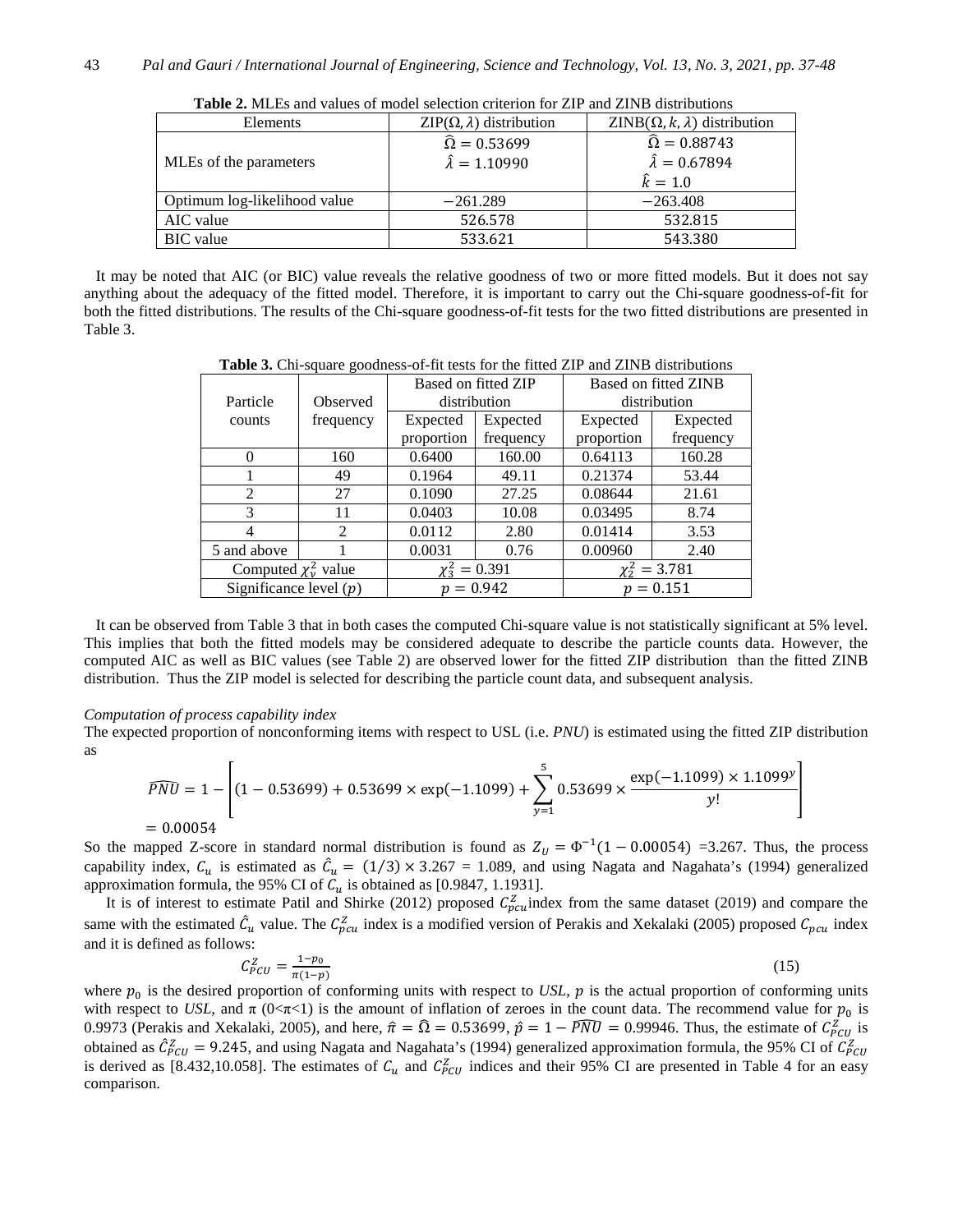| Sr.<br>No. | Process capability<br>index | Estimate of the<br>index | 95% CI           |
|------------|-----------------------------|--------------------------|------------------|
|            | رر ب                        | $\hat{C}_u = 1.089$      | (0.9847, 1.1931) |
|            | $\omega_{PCU}^Z$            | $= 9.245$                | (8.432, 10.058)  |

**Table 4.** Estimates of  $C_u$  and  $C_{PCU}^Z$  indices and their 95% CIs

It may be worth to mention that since introduction of the concept of process capability index, conventionally the indices  $C_p$ ,  $C_{pu}$  and  $C_{pl}$  are estimated from normal processes to facilitate better decision making in product and process management. The analysts/users of the indices can easily assess/predict the expected proportion of conforming products in the process outputs based on an estimated index value by virtue of the following relationships:

i) 
$$
P(LSL \le X \le USL) = 2\Phi(3 \times \hat{C}_p) - 1
$$
,

ii) 
$$
P(X \leq USL) = P\left(z \leq 3 \times \frac{USL - \mu}{3\hat{\sigma}}\right) = \Phi\left(3 \times \hat{C}_{pu}\right)
$$

iii) 
$$
P(X \geq LSL) = 1 - P(X < LSL) = 1 - \Phi(-3 \times \hat{C}_{pl})
$$

For example,  $\mathcal{C}_{pu} = 0.5$  implies that the process is capable of producing 93.319% conforming products with respect to USL,  $\hat{C}_{pu} = 1$  implies that the process is capable of producing 99.865% conforming products and  $\hat{C}_{pu} = 1.3$  implies that the process is capable of producing 99.995% conforming products. Over the years, process managers, engineers and other decision makers have become accustomed to relate the estimates of process capability indices and the expected proportion of product conformance to specifications in this way. Accordingly, general thumb rule is being followed among the users of the indices that the capability of a process is good if  $\hat{C}_{pu} \ge 1$  and the capability is very good if  $\hat{C}_{pu} \ge 1.33$ .

Here the results shown in Table 4 reveal that the estimated values of the two indices obtained from the same dataset differs widely. The estimated  $\mathcal{C}_u$  value (= 1.089) gives an idea that the concerned semiconductor manufacturing process is capable enough to maintain particle counts in the clean room within the USL. However, the estimated  $\hat{C}_{PCU}^Z$  value (= 9.245) gives an impression that the concerned semiconductor manufacturing process is very highly capable (may be zero defective) for maintaining particle counts in the clean room within the USL. This is obviously a false impression because in this process, the expected proportion of nonconforming cases with respect to USL is found to be 0.00054 (540 ppm), which is not very low in reference to the concept of six sigma process.

#### *5.2 Case Study 2*

 In the context of highlighting the problem of monitoring and control of a type of process in which long series with no nonconformities are observed together with occasional samples containing a large number of nonconformities, Xie and Goh (1993) presented a set of real life data on read-write errors discovered in 208 computer hard disks. It was observed that 180 hard disks had no error and only 28 hard disks contained non-zero errors. This implies that these are zero-inflated count data. Therefore, it is decided to analyze the same data for evaluation of process capabilities using the proposed method and Patil and Shirke's (2012) approach. The full data set is available in Xie and Goh (1993). The frequency distribution of different counts in Xie and Goh (1993) observed data is shown in Table 5.

| Counts of<br>errors   |       |       | ∠     |       | 4     |       | O     |       |       | $15$ and<br>above |
|-----------------------|-------|-------|-------|-------|-------|-------|-------|-------|-------|-------------------|
| Observed<br>frequency | 180   | 11    |       | ∍     |       |       | ∍     | ◠     |       |                   |
| Sample<br>proportion  | 0.865 | 0.053 | 0.024 | 0.010 | 0.005 | 0.005 | 0.010 | 0.010 | 0.005 | 0.014             |

**Table 5.** Frequency distribution of different counts of errors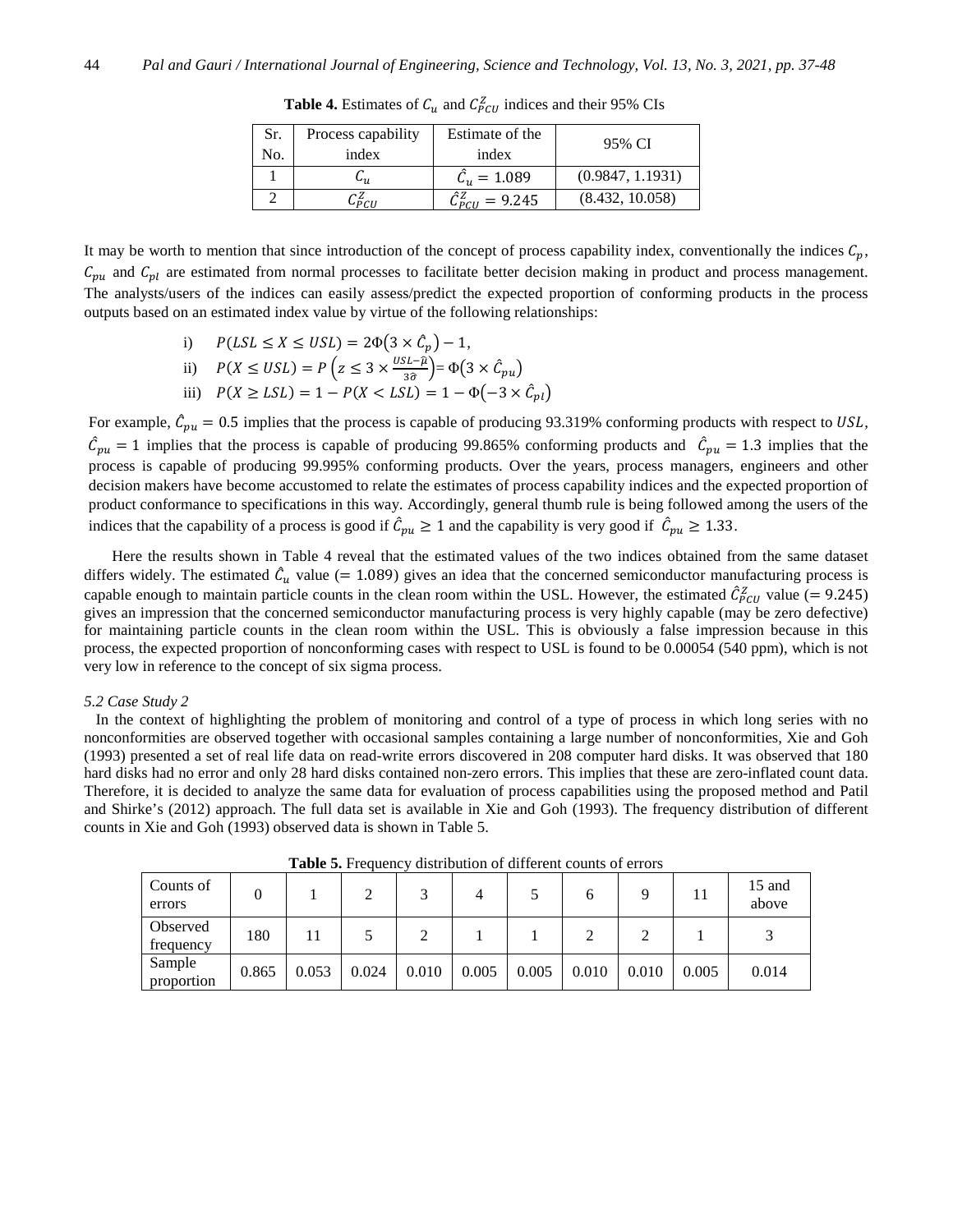Xie and Goh (1993) presented the count data in the context of process control and so they did not require taking into account the USL of the number of errors that can be tolerated in a hard disk. However, the USL must be known for computation of process capability index. So it is decided to consider that the USL for the number of errors in a hard disk is 10.

Now ZIP(Ω, λ) as well as ZINB(Ω, k, λ) distributions are fitted separately to these zero-inflated count data. Also the optimum log-likelihood value, AIC value and BIC value are observed for each case. These values are presented in Table 6.

| Elements                     | ZIP( $\Omega$ , $\lambda$ ) distribution | ZINB $(\Omega, k, \lambda)$ |  |  |
|------------------------------|------------------------------------------|-----------------------------|--|--|
|                              |                                          | distribution                |  |  |
| MLEs of the parameters       | $\hat{\Omega} = 0.1346$                  | $\hat{\Omega} = 0.21999$    |  |  |
|                              | $\lambda = 8.6413$                       | $\hat{\lambda} = 1.69911$   |  |  |
|                              |                                          | $\hat{k} = 1.09145$         |  |  |
| Optimum log-likelihood value | $-192.985$                               | $-154.54$                   |  |  |
| AIC value                    | 389.969                                  | 315.08                      |  |  |
| <b>BIC</b> value             | 396.644                                  | 325.09                      |  |  |

| <b>Table 6.</b> MLEs and values of model selection criterion for ZIP and ZINB distributions |
|---------------------------------------------------------------------------------------------|
|---------------------------------------------------------------------------------------------|

 It may be noted that AIC (or BIC) value reveals the relative goodness of two or more fitted models. But it does not say anything about the adequacy of the fitted model. Therefore, it is important to carry out the Chi-square goodness-of-fit tests for both the fitted distributions. The results of the Chi-square goodness-of-fit tests for the two fitted distributions are presented in Table 7.

|                 | <b>TWORD'</b> is the square goodness of the tests for the fitted EII and EII (D distributions<br>Based on fitted ZIP<br>Based on fitted ZINB |            |                    |              |                  |  |
|-----------------|----------------------------------------------------------------------------------------------------------------------------------------------|------------|--------------------|--------------|------------------|--|
|                 |                                                                                                                                              |            | distribution       | distribution |                  |  |
| Particle counts | Observed frequency                                                                                                                           |            |                    |              |                  |  |
|                 |                                                                                                                                              | Expected   | Expected           | Expected     | Expected         |  |
|                 |                                                                                                                                              | proportion | frequency          | proportion   | frequency        |  |
| $\Omega$        | 180                                                                                                                                          | 0.8654     | 180.00             | 0.8590       | 178.67           |  |
|                 | 11                                                                                                                                           | 0.0002     | 0.04               | 0.0481       | 10.00            |  |
| $\overline{c}$  | 5                                                                                                                                            | 0.0009     | 0.18               | 0.0293       | 6.09             |  |
| 3               | 2                                                                                                                                            | 0.0026     | 0.53               | 0.0178       | 3.71             |  |
| 4               |                                                                                                                                              | 0.0055     | 1.15               | 0.0109       | 2.26             |  |
| 5               |                                                                                                                                              | 0.0096     | 1.99               | 0.0066       | 1.37             |  |
| 6               | $\mathfrak{D}$                                                                                                                               | 0.0138     | 2.86               | 0.0040       | 0.84             |  |
| 9               | 2                                                                                                                                            | 0.0176     | 3.66               | 0.0009       | 0.19             |  |
| 11              |                                                                                                                                              | 0.0120     | 2.49               | 0.0003       | 0.07             |  |
| 15 and above    | 3                                                                                                                                            | 0.0220     | 4.58               | 0.0186       | 3.87             |  |
|                 | Computed $\chi^2_{\nu}$ value                                                                                                                |            | $\chi^2$ = 2946.92 |              | $\chi^2$ = 1.114 |  |
|                 | Significance level $(p)$                                                                                                                     |            | p < 0.0001         |              | $p = 0.573$      |  |

**Table 7.** Chi-square goodness-of-fit tests for the fitted ZIP and ZINB distributions

 It can be observed from Table 7 that the computed Chi-square value for the fitted ZIP distribution is statistically significant at 5% level. This implies that the ZIP distribution is not a good fit for the sample dataset. However, the computed Chi-square value for the fitted ZINB distribution is observed not to be statistically significant at 5% level. This implies that the ZINB distribution adequately fits the sample data. The presence of over dispersion in the sample data caused by unobserved heterogeneity may be the possible cause for failure of the ZIP model to fit adequately. Since the ZINB model fit adequately, it is decided to use ZINB model for describing the error count data, and subsequent analysis.

*Computation of process capability index* 

The expected proportion of nonconforming items with respect to USL (i.e. *PNU*) is estimated using the fitted ZINB distribution as  $\widehat{PNU} = 1 - \left[ (1 - 0.2199) + 0.2199 \left( \frac{1.092}{2.791} \right)^{1.092} + \sum_{y=1}^{10} 0.2199 \times \frac{\Gamma(y+1.092)}{y! \Gamma(1.092)} \left( \frac{1.699}{2.791} \right)^y \left( \frac{1.092}{2.795} \right)^{1.092} \right]$  $= 0.0190$ 

So the mapped Z-score in standard normal distribution is found as  $Z_U = \Phi^{-1}(1 - 0.0190) = 2.076$ . Thus, the process capability index,  $C_u$  is estimated as  $\hat{C}_u = (1/3) \times 2.076 = 0.692$ , and using Nagata and Nagahata's (1994) generalized approximation formula, the 95% CI of  $C_u$  is obtained as [0.611, 0.772].

Patil and Shirke (2012) proposed  $C_{pcu}^Z$  index is estimated from the same dataset (Xie and Goh, 1993). Here,  $\hat{\pi} = \hat{\Omega} = 0.21999$ ,  $\hat{p} = 1 - \overline{P} N \overline{U} = 0.981$ . Thus, the estimate of  $C_{PCU}^Z$  is obtained as  $\hat{C}_{PCU}^Z = 0.646$  and using Nagata and Nagahata's (1994) generalized approximation formula, the 95% CI of  $C_{PCU}^Z$  is derived as [0.569, 0.723]. The estimates of  $C_u$  and  $C_{PCU}^Z$  indices and their 95% CI are presented in Table 8 for an easy comparison.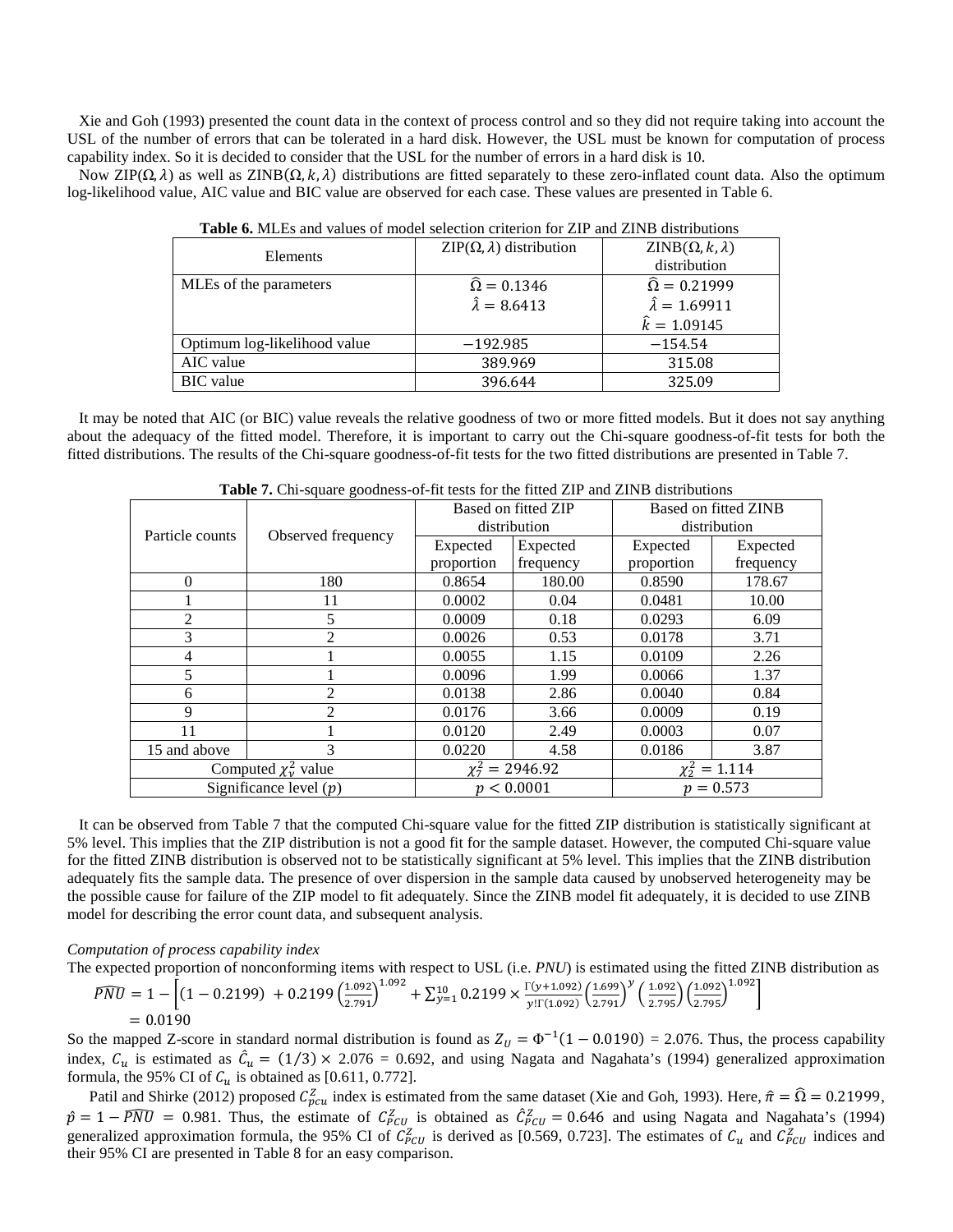| Sr. No. | Process capability index | Estimate of the index                                                    | 95% CI         |
|---------|--------------------------|--------------------------------------------------------------------------|----------------|
|         | u1                       | $C_{u} = 0.692$                                                          | [0.611, 0.772] |
|         | $-PCI$                   | $\mathcal{L}_{\mathit{D}\mathit{C}\mathit{H}}^{\mathit{L}}$<br>$= 0.646$ | [0.569, 0.723] |

**Table 8.** Estimates of  $C_u$  and  $C_{PCU}^Z$  indices and their 95% CIs

The estimated  $\mathcal{C}_u$  value (= 0.692) gives an idea that the concerned process is not capable enough to maintain read-write errors in the hard disks within the USL. It is also computed that about 1.90% items are expected to be nonconforming with respect to the USL of number of read-write errors. In the sample data, 1.92% items (4 out of 208) have more than 10 read-write errors. So it may be considered that the  $\hat{C}_u$  value gives quite a good assessment about the process capability. On the other hand, the estimated  $\hat{C}_{PCU}^Z$ value computed based on the fitted ZINB distribution is found to be 0.646, which is reasonably close to the estimated  $\hat{C}_u$  value  $(= 0.692)$ . This implies that, in this case, Patil and Shirke (2012) proposed  $C_{PCU}^Z$  index gives a reasonably acceptable estimate of the true capability of the concerned zero-inflated process.

 It may be worth to mention that Patil and Shirke (2012) analyzed the same dataset (Xie and Goh, 1993) for illustrating their proposed method for estimating capability of a zero-inflated process. The estimated  $\mathcal{C}_{PCU}^Z$  value obtained by them was 0.0549, which was much smaller than the estimated  $\hat{C}_{PCU}^Z$  value obtained by us. The main reason behind this difference is that they carried out all the computation based on fitting of ZIP distribution to the observed data. But actually ZINB distribution fit well to the observed data, not ZIP distribution, which is evident in the results presented in Table 7. This difference in the estimated values  $\hat{C}_{PCU}^Z$  also highlights the importance of fitting appropriate zero-inflated distribution.

 It may be noted that Xie et al. (2001) have also used the same dataset (Xie and Goh, 1993) for illustration of their proposed control chart for ZIP processes. They applied various tests of Poisson distribution and zero-inflated Poisson (ZIP) alternative to the dataset, and all the tests suggested that the ZIP model should be used instead of the conventional Poisson model. Accordingly, they fitted ZIP model to the dataset and determined the upper control limit of the proposed control chart. However, they did not consider fitting of zero-inflated negative binomial (ZINB) distribution. On the other hand, in the current research works, both ZIP and ZINB distributions are fitted separately to the same dataset (Xie and Goh, 1993). Also the optimum log-likelihood value, AIC value and BIC value are observed in each case for identification of better fitted distribution. Based on examination of the loglikelihood, AIC and BIC values, it is determined that ZINB model fit better to the dataset (Xie and Goh, 1993). Accordingly, expected proportion of nonconforming items with respect to USL (i.e. *PNU*) is estimated using the fitted ZINB distribution and process capability index is computed using the proposed method. The analysis of the current research is indicative that the performance of the proposed control chart of Xie et al. (2001) could be better if they would have fitted ZINB distribution to the dataset and determined the upper control limit based on the fitted ZINB distribution.

## **6. Conclusions**

 One of the important characteristics of zero-inflated processes is that these have more count of zeros than are expected under chance variation of its underlying Poisson or other count distribution, and therefore, the standard Poisson or other count distribution fails to model sample count data obtained from the zero-inflated processes. These processes are commonly modelled by ZIP or ZINB distribution. Evaluation of capabilities of zero-inflated processes in producing outputs within specification limit(s) is an important issue. For the purpose of assessing capability of a zero-inflated process, estimation of  $C_{PCU}^Z$  index is proposed in literature. But, it does not always represent the true capabilities of zero-inflated processes, and sometimes it gives very misleading impression about the capability of the concerned process (as observed in case study 1). In this article, the concept of Borges and Ho (2001) is applied to zero-inflated processes and a new approach for computation of process capability index of zero-inflated processes is developed. The proposed method reveals the true capabilities of zero-inflated processes consistently. The results of analysis of two datasets (published in literature) validate the same. Thus, the proposed method can be regarded as a procedure for evaluating capability of zero-inflated processes.

 One important assumption in this study is that only a single type of random shock occurs in the zero-inflated process. But in real life zero-inflated processes, multiple types of shocks may occur resulting in different types of nonconformities. In such situations multivariate ZIP or multivariate ZINB models may be fitted to the sample dataset. Future research need to be carried out for evaluating capability of multivariate zero-inflated processes.

# **Acknowledgement**

We are sincerely grateful to the referee for his/her valuable comments which have helped in improving the overall clarity and readability of this article.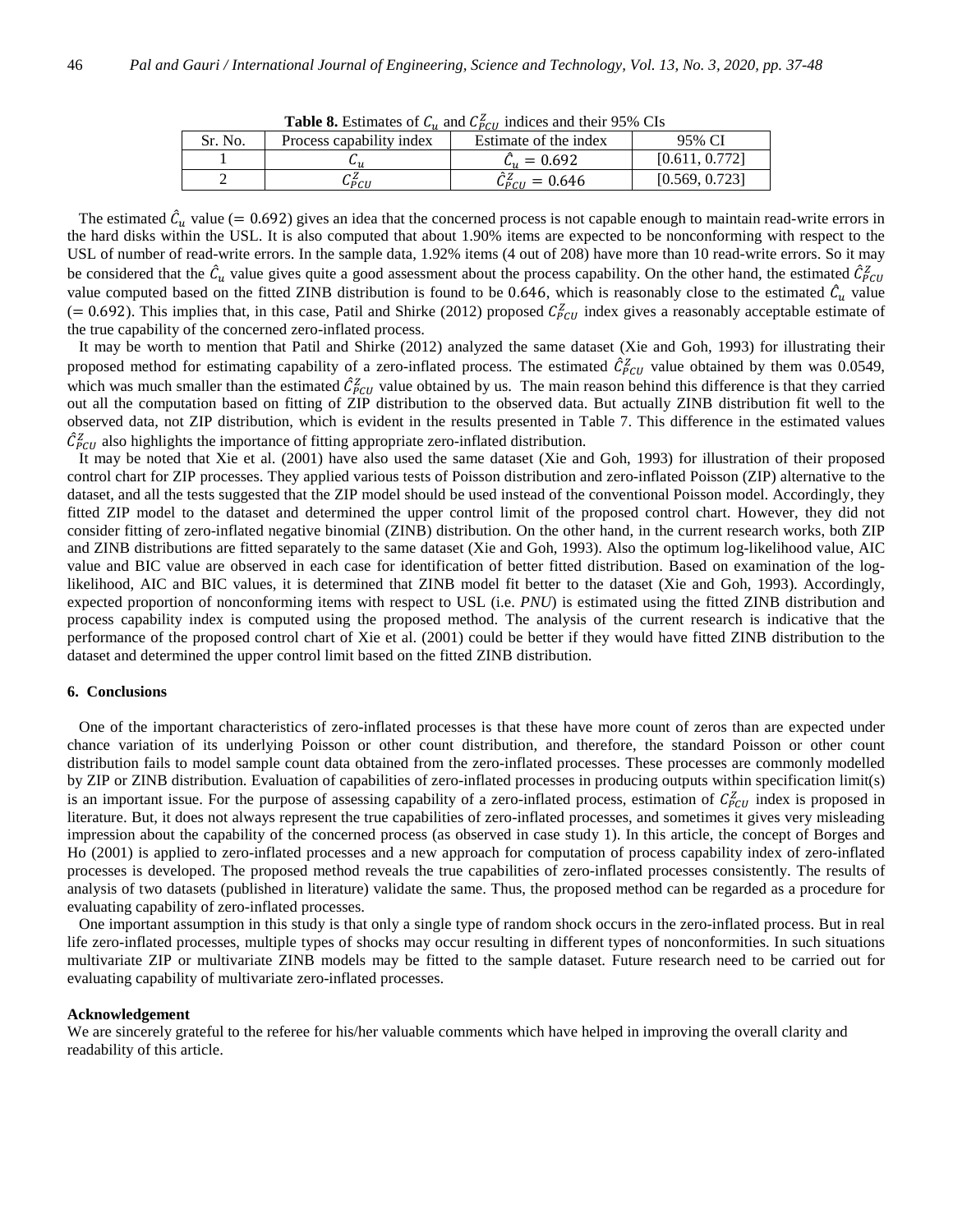#### **References**

- Alevizakos, A. and Koukouvinos, C., 2020. Monitoring of zero-inflated binomial processes with a DEWMA control chart. *Journal of Applied Statistics.* https://doi.org/10.1080/02664763.2020. 1761950.
- Borges, W. and Ho, L. L., 2001. A fraction defective based capability index. *Quality and Reliability Engineering International*, Vol. 17, pp. 447-458. https://doi.org/10.1002/qre.438
- Chaney, S. E. P., Charity, M., David, M. and Aban, I., 2013. Zero-inflated and overdispersed: what's one to do? *Journal of Statistical Computation and Simulation,* Vol. 83, pp. 1671–1683. https://doi.org/10.1080/00949655.2012.668550
- Chang, T. C. and Gan, F. F., 1999. Charting techniques for monitoring a random shock process. *Quality and Reliability Engineering International*, Vol. 15, pp. 295–301.
- Chen, K. S., Wang, K. J. and Chang, T. C., 2017. A novel approach to deriving the lower confidence limit of indices  $C_{\text{pu}}$ ,  $C_{\text{pl}}$ , and C<sub>nk</sub> in assessing process capability. *International Journal of Production Research*, Vol. 55, pp. 4963-4981. https://doi.org/10.1080/00207543.2017.1282644
- Clements, J. A., 1989. Process capability calculations for non-normal distributions. *Quality Progress*, Vol. 22, pp. 95-100.
- Dodge, H. F., 1943. A sampling plan for continuous production. *Annals of Mathematical Statistics*, Vol. 14, pp. 264–279.
- Favero, L. P., Hair, J. F., Jr., Souza, R.D.F., Albergaria, M. and Brugni, T.V., 2021. Zero-inflated generalized linear mixed models: a better way to understand data relationships. *Mathematics*, Vol. 9, pp. 1-28. https://doi.org/10.3390/math9101100
- Gupta, P. L., Gupta, R. C. and Tripathi, R. C., 1996. Analysis of zero-adjusted count data. *Computational Statistics & Data Analysis*, Vol. 23, pp. 207–218. https://doi.org/10.1016/S0167-9473(96)00032-1
- Kane, V. E., 1986. Process capability indices. *Journal of Quality Technology*, Vol. 18, pp. 41-52. https://doi.org/10.1080/00224065.1986.11978984
- Kotz, S. and Johnson, N. L., 2002. Process capability indices a review, 1992-2000. *Journal of Quality Technology*, Vol. 34, pp 2- 19. https://doi.org/10.1080/00224065.2002.11980119
- Kumar, C. S. and Ramachandran, R., 2020. On some aspects of a zero-inflated overdispersed model and its applications. *Journal of Applied Statistics*, Vol. 47, pp. 506-523. https://doi.org/10.1080/02664763.2019.1645098
- Lambert, D., 1992. Zero–inflated Poisson regression, with an application to defects in manufacturing. *Technometrics*, Vol. 34, pp. 1-14. https://doi.org/10.2307/1269547
- Loganathan, A. and Shalini, K., 2014. Determination of single sampling plans by attributes under the conditions of zero  $\Box$ inflated Poisson distribution. *Communications in Statistics – Simulation and Computation*, Vol. 43, pp. 538‐548. https://doi.org/10.1080/03610918.2012.707723
- Mahmood, T. and Xie, M., 2019. Models and monitoring of zero-inflated processes: The past and current trends. *Quality and Reliability Engineering International*, Vol. 35, pp. 2540-2557. https://doi.org/10.1002/qre.2547
- Maiti, S. S., Saha, M. and Nanda, A. K., 2010. On generalising process capability indices. *Journal of Quality Technology and Quantitative Management*, Vol. 7, pp. 279-300. https://doi.org/10.1080/16843703.2010.11673233
- Martin, J. and Hall, D. B., 2017. Marginal zero□inflated regression models for count data. *Journal of Applied Statistics*, Vol. 44, pp. 1807‐1826. https://doi.org/10.1080/02664763.2016.1225018
- Montgomery, D. C., 2012. *Introduction to Statistical Quality Control*, 7<sup>th</sup> ed. Wiley, New York, 2012.
- Nagata, Y. and Nagahata, H., 1994. Approximation formulas for the confidence intervals of process capability indices. *Okayama Economic Review*, Vol. 25, pp. 301-314.
- Pal, S. and Gauri, S. K., 2020. Measuring capability of a binomial process. *International Journal of Engineering, Science and Technology*, Vol. 12, pp. 25-37. https://doi.org/10.4314/ijest.v12i1.3
- Pal, S. and Gauri, S. K., 2020. Measuring capability of a Poisson process: Relative goodness of the estimates by different approaches. *International Journal of Engineering, Science and Technology*, Vol. 12, pp. 1-13. https://doi.org/10.4314/ijest.v12i4.1
- Patil, M. K. and Shirke, D.T., 2012. Process capability index for zero-inflated Poisson process. *International Journal of Mathematical Sciences & Engineering Applications*, Vol. 6, pp. 87-97.
- Pearn, W. L. and Chen, K. S., 1995. Estimating process capability indices for non-normal Pearsonian populations. *Quality and Reliability Engineering International*, Vol. 11, pp. 389-391. https://doi.org/10.1002/qre.4680110510
- Perakis, M. and Xekalaki, E., 2005. A process capability index for discrete processes. *Journal of Statistical Computation and Simulation*, Vol. 75, pp. 175-187. https://doi.org/10.1080/00949650410001687244
- Phang, Y. N. and Loh, E. F., 2013. Zero inflated models for overdispersed count data, *International Journal of Health and Medical Engineering*, Vol. 7, pp. 1331-1333.
- Polhemus, N. W., 2018. *Process Capability Analysis: Estimating Quality*. CRC press, Taylor & Francis Group, Boca Ration, Florida.
- Rakitzis, A. C., Maravelakis, P. E. and Castagliola, P., 2016. CUSUM control charts for the monitoring of zero $\Box$ inflated binomial processes. *Quality and Reliability Engineering International*, Vol. 32, pp. 465□483. https://doi.org/10.1002/qre.1764